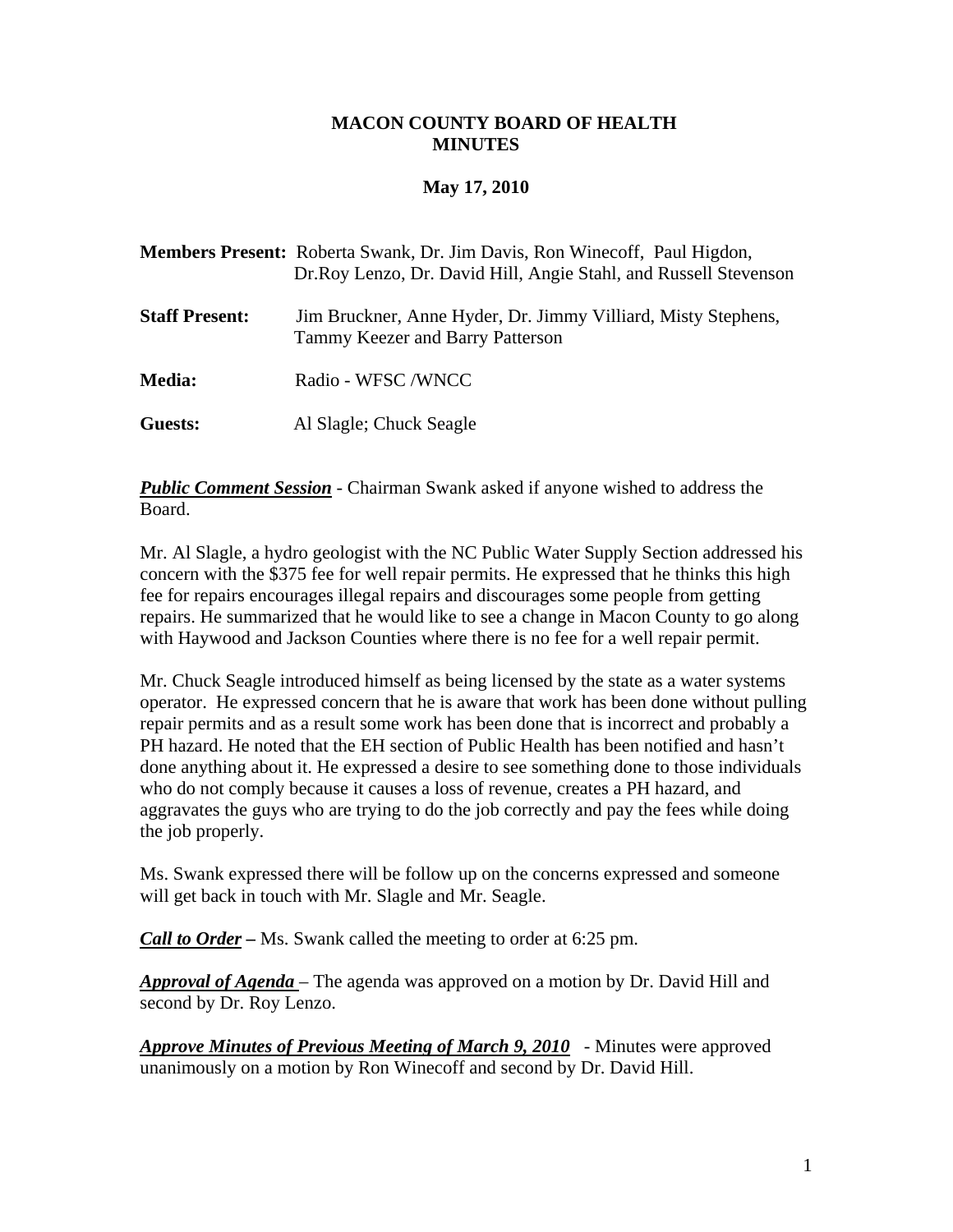# **Macon County Board of Health Minutes May 17, 2010 – Page 2**

# *Old Business*

• **Public Health Month – Hero Award –** Anne Hyder reported on the event held on April 28 that was set up by the agency Communications Committee in recognition of Public Health Month. She noted the success of the event with hopes it will become an annual occurrence. She reported that Dorothy Crawford was selected as the Public Health Hero for this year.

## *New Business*

- **Logo Update** Ms. Hyder passed out sample copies of the new logo adopted by the agency recently. The new logo will now be green/ blue and officially will be put into place by July 1, 2010.
- **Budget** Mr. Bruckner summarized that since the County Manager has been sick for a couple of weeks, the budget hasn't been finalized. He however, wanted to emphasize some issues he is aware of :

### **Expenditures -**

- reduction of a  $\frac{1}{2}$  time position under Management support;
- upcoming challenges of HIS;
- have already given up 2 positions plan conversations between now the end of the budget year about other issues coming down from the state;
- BCCCP, which is grant funded, has been reduced by \$2000;
- Vehicle Maintenance and Repair in On Site Wastewater has been reduced by \$2000;
- Bottom line This current year we requested \$4.7 million; with internal revisions and the reduction of the H1N1 funds. the request was \$4.4 million. After review by the County Manager, the budget has been reduced another \$22,319.

### **Revenues –**

- EH revenues have been reduced back to current year projections which is about a \$13,000 change in all areas of EH;
- Dental Adult and Children's programs (one reduced by \$18,000 and other by \$7000) – Jim thinks this is based on what has been earned this year to date but we will most likely exceed both revenue targets this year so he plans to try to get this amount back in the budget.

Mr. Bruckner noted also that as of this year the agency started using CDP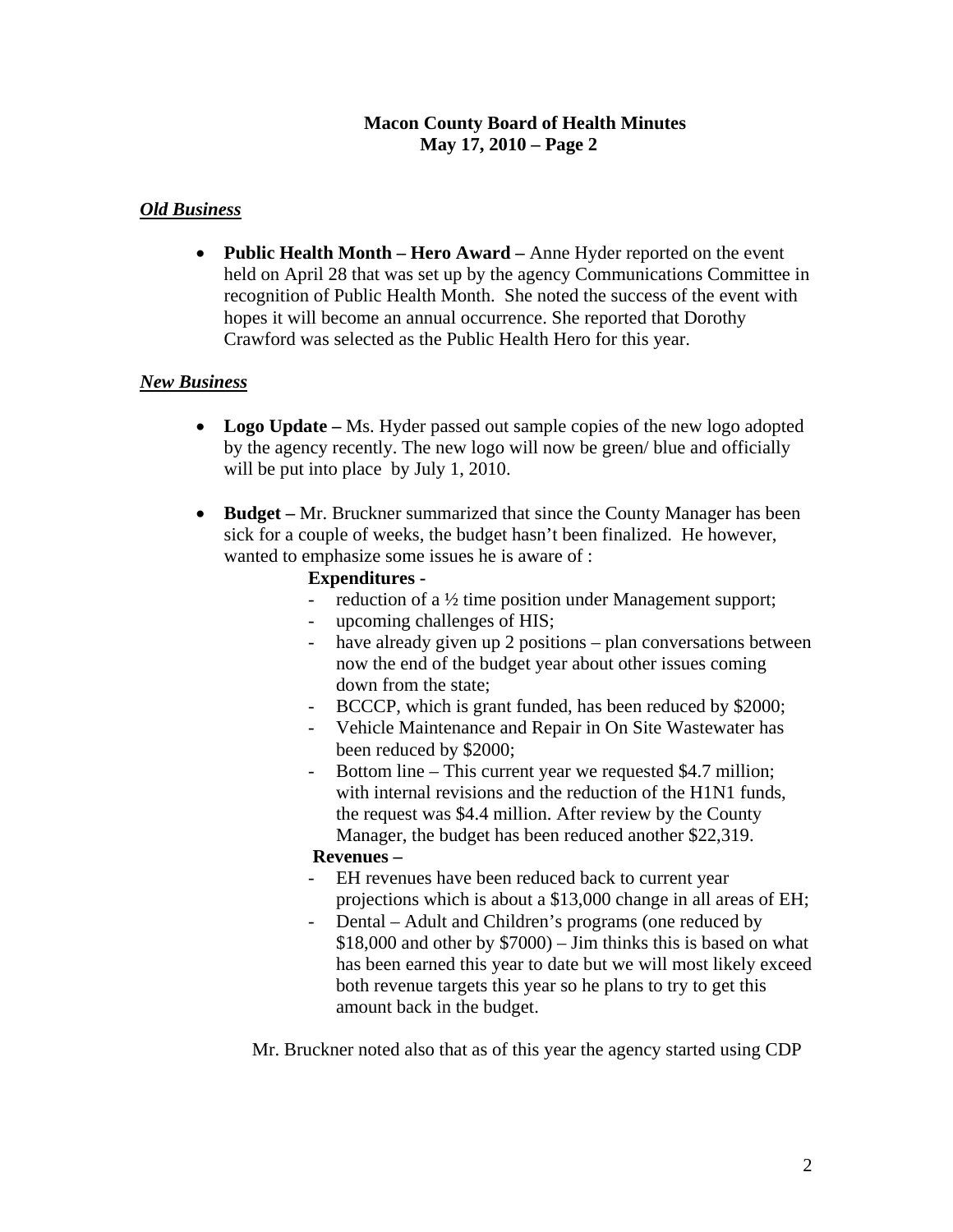## **Macon County Board of Health Minutes May 17, 2010 – Page 3**

 (statewide system) in the Environmental Health Section which is a paperless system, however they haven't been satisfied with this system. He added that some of our staff has been very successful in designing a system via laser fiche to maintain our files. He would like to propose using the funds designated now in our budget for the CDP and asking for an additional \$20,000 to be able to utilize the new system.

Another request Mr. Bruckner mentioned he will propose to the county is regarding a program called Tele-Health Network. He indicates that SCC has some excess revenue funding and will help pay some of our bandwidth. He anticipates asking the county for an additional \$3300 for a T1 line.

 Mr. Bruckner noted in the Governor's budget as submitted 3 weeks ago, there was a proposal to cut Adult Dental Medicaid. He reviewed that if we loose our program, we will need to come up with an additional \$62,000 in revenue to offset other programs.

 At 7:05 pm, Ron Winecoff made a motion to go into Executive Session to discuss personnel and future employment contracts and the motion was seconded by Russell Stevenson. The motion passed unanimously. All staff except Mr. Bruckner and Tammy Keezer were asked to be excused.

 At 8:15 pm, a motion was made to return to open session and to seal the minutes from the closed session on a motion by Ron Winecoff and second by Dr. David Hill. Chairperson Roberta Swank announced that no action was taken in closed session.

### *Board Training and Information*

• **Rabies Clinic Update** - data on recent clinics was provided to members in their packets.

#### *Announcements*

• **Retirements** – Anne Hyder reported prior to the Board going into closed session, that two agency staff will be retiring in the near future – Margaret Sustarsic on June 30 and Linda Tyler on July 12.